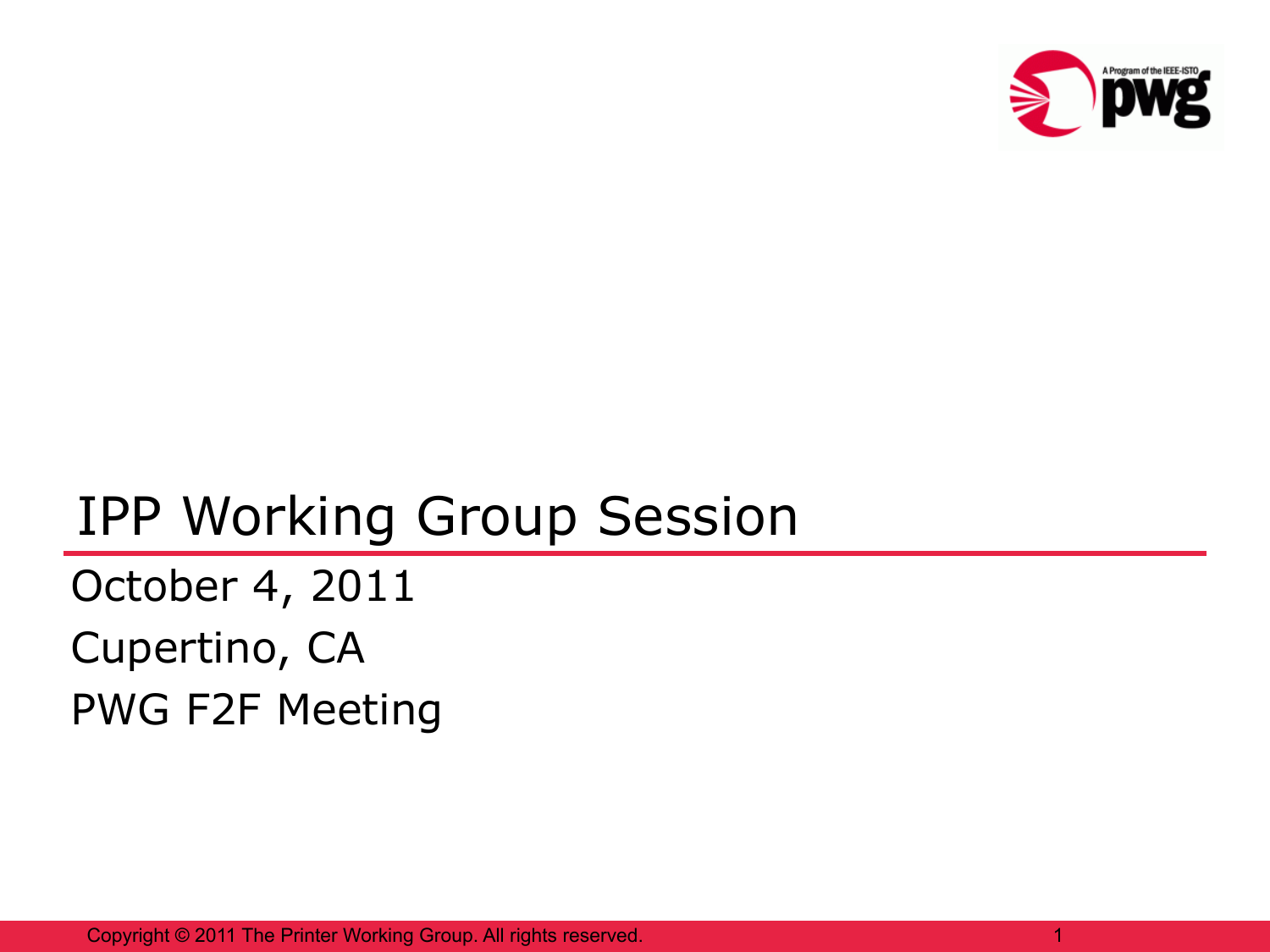

#### Tuesday, October 4

|  | $1:00 - 1:10$ |  |  |  | Introductions, Minute Taker, Agenda Review |  |
|--|---------------|--|--|--|--------------------------------------------|--|
|--|---------------|--|--|--|--------------------------------------------|--|

- 1:10 1:20 Current IPP WG status
- 1:20 2:00 Interoperability Testing Demo w/CUPS ipptool
- 2:00 2:30 MFD Alerts
- 2:45 3:00 Break
- 3:00 3:45 LDAP Schema for Printer Services
- 3:45 4:45 IPP Everywhere 1.0
- 4:45 5:00 Next Steps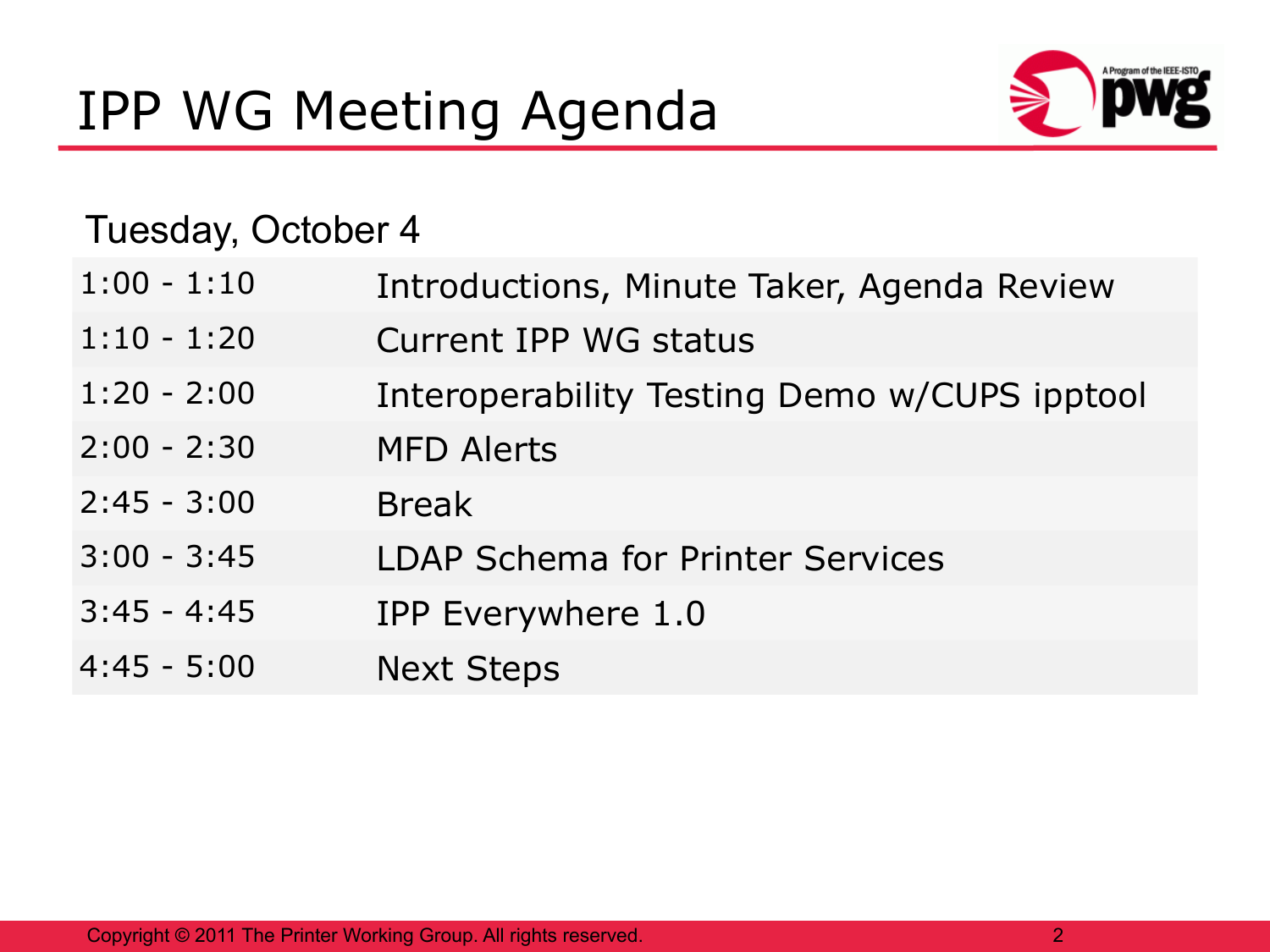## IPP WG Officers



- IPP WG Co-Chairs:
	- Paul Tykodi (TCS)
	- Ira McDonald (High North)
- IPP WG Secretary:
	- Michael Sweet (Apple)
- IPP WG Document Editors:
	- Ira McDonald (High North) IPP Version 2.0, IPP Everywhere 1.0, IPP JPS3, IPP Scan, IPP over HTTPS Transport Binding and "ipps" URI Scheme, LDAP Schema for Printer Services, PWG Character Repertoire Supported Registration
	- Michael Sweet (Apple) IPP Version 2.0, IPP Everywhere 1.0, IPP JPS3, PWG Media Standardized Names, PWG Raster, IPP over HTTPS Transport Binding and "ipps" URI Scheme, LDAP Schema for Printer Services, IPP FaxOut Service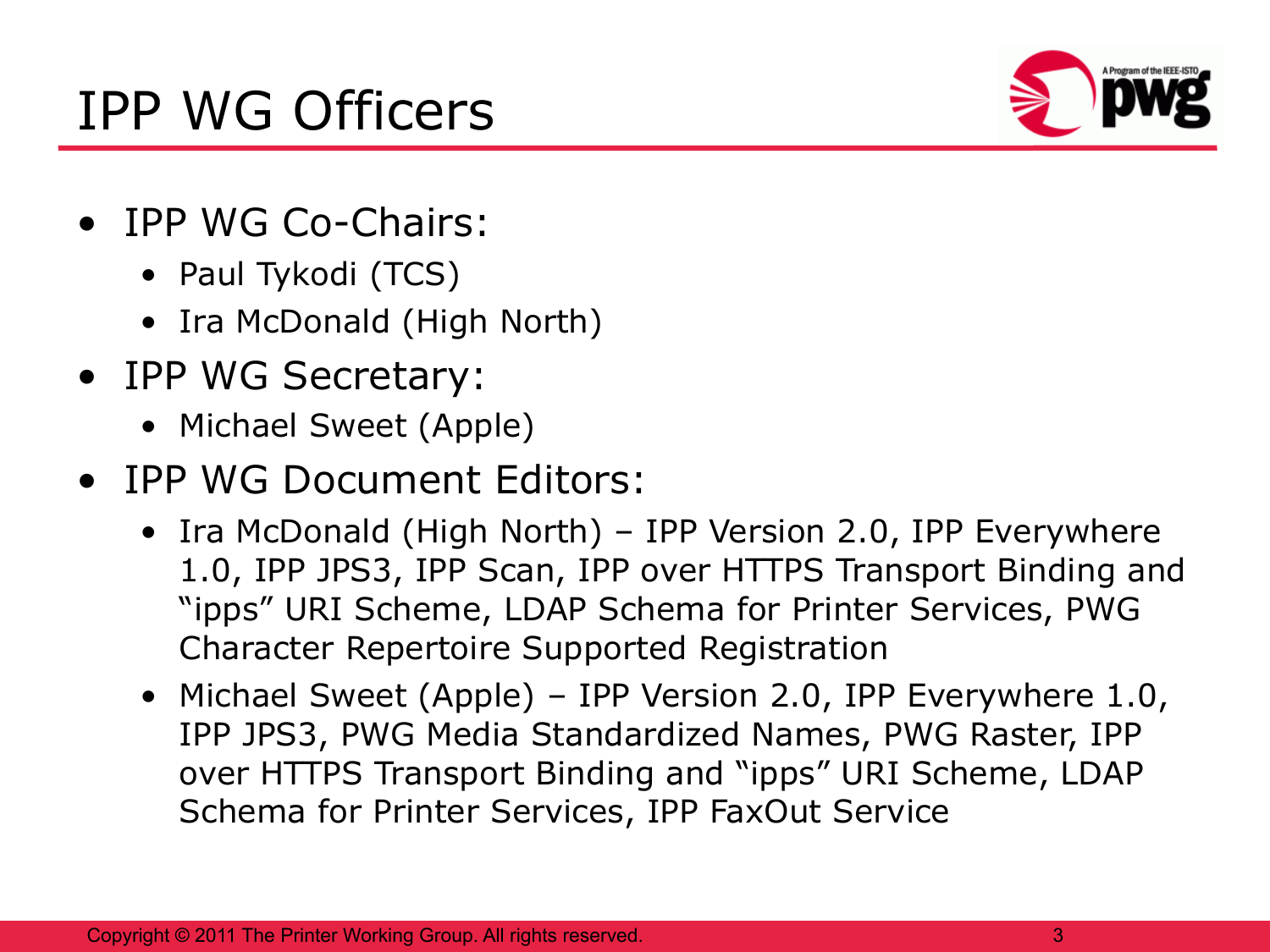

- Several IPP Everywhere specs in development:
	- IPP Everywhere 1.0 (EVEPRT)
	- IPP: Job and Printer Extensions Set 3 (JPS3)
	- IPP over HTTPS Transport Binding and "ipps" URI Scheme
	- LDAP Schema for Printer Services
	- PWG Media Standardized Names 2.0 (MSN2)
	- PWG Raster
	- IPP Scan Service
	- IPP FaxOut Service
- Up-to-date pending IANA registrations online:
	- http://www.pwg.org/ipp/ipp-registrations.xml (+ .txt)
	- Will maintain this in parallel for new specifications
	- Also have some MIB registrations pending
- Need minor charter update to include MSN2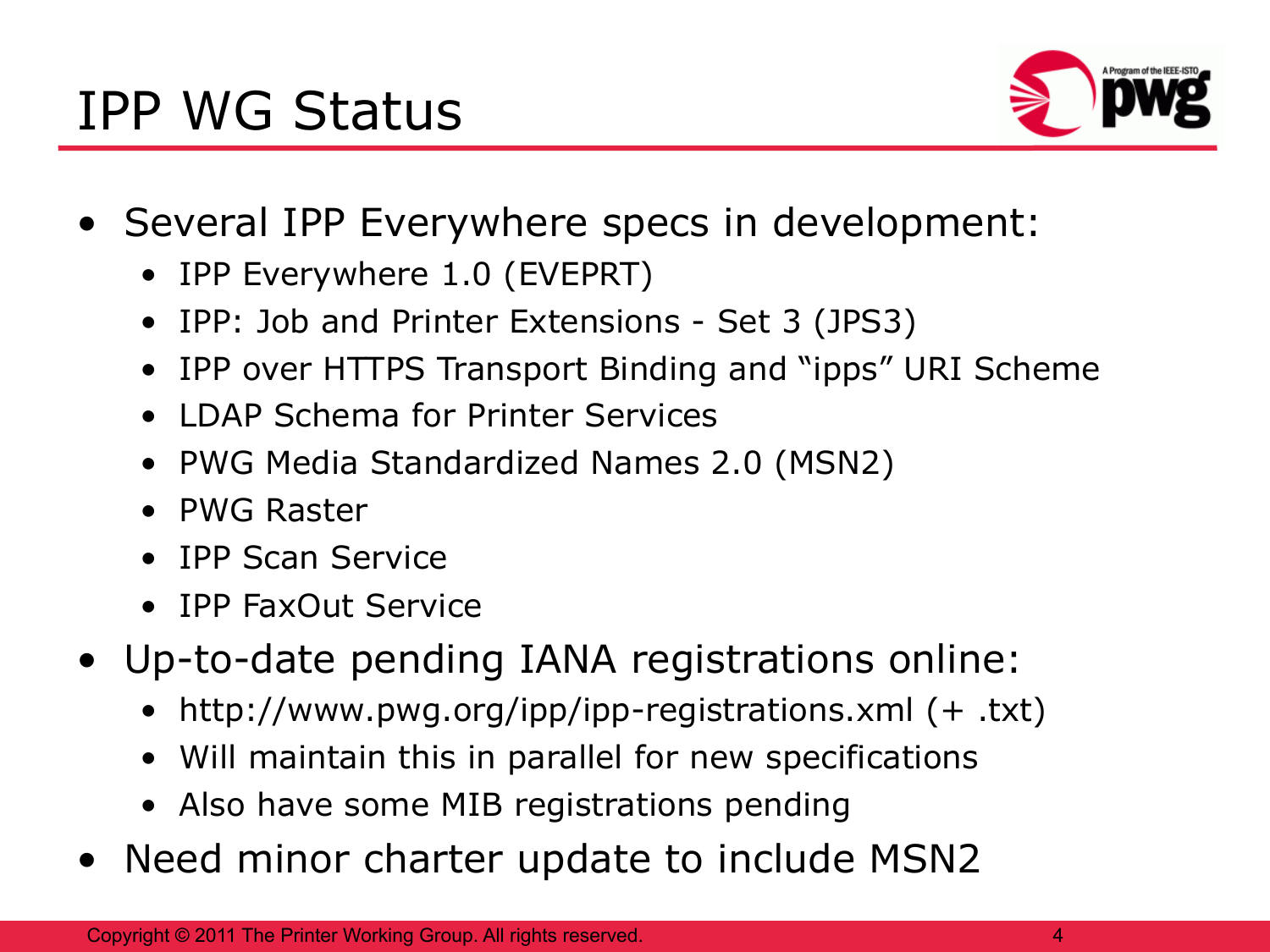

- IPP: Job and Printer Extensions Set 3 (JPS3)
	- ftp://ftp.pwg.org/pub/pwg/ipp/wd/wdippjobprinterext3\_v10-201109??.pdf
	- Update posted, will review in concalls
- IPP over HTTPS Transport Binding and "ipps" URI Scheme
	- ftp://ftp.pwg.org/pub/pwg/ipp/wd/draft-mcdonald-ipps-urischeme-03-20110826.txt
	- Ready for submission to IETF AD
- LDAP Schema for Printer Services
	- ftp://ftp.pwg.org/pub/pwg/ipp/wd/draft-mcdonald-ldapprinter-services-00-20109??.txt
	- Preliminary draft just posted, reviewing later today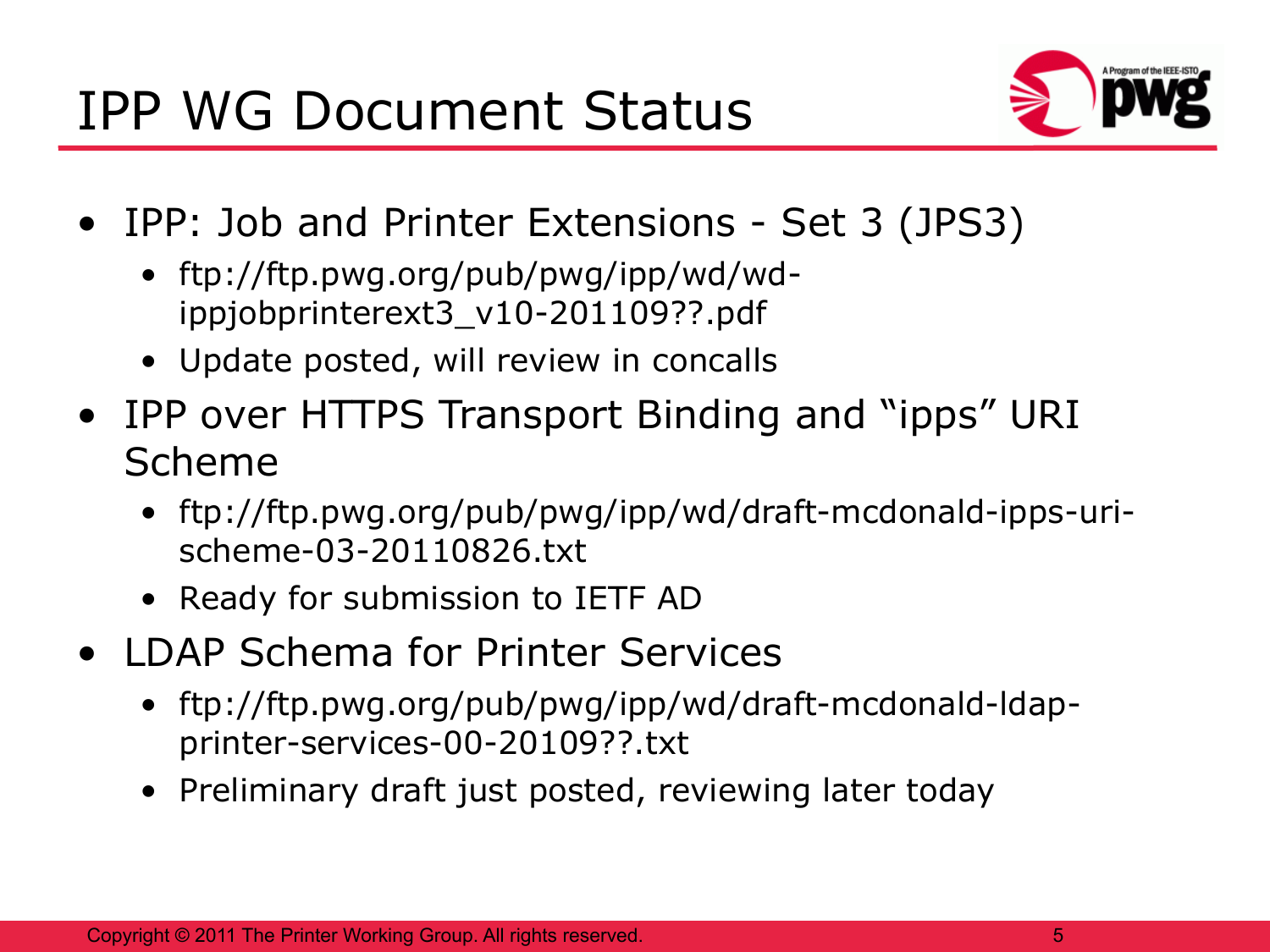

- PWG Raster
	- ftp://ftp.pwg.org/pub/pwg/ipp/wd/wdippraster10-201109??.pdf
	- Prototype draft posted, will review in concalls
- PWG Media Standardized Names 2.0
	- ftp://ftp.pwg.org/pub/pwg/ipp/wd/wdpwgmsn20-20110802.pdf
	- Update in progress
- IPP Everywhere 1.0
	- ftp://ftp.pwg.org/pub/pwg/ipp/wd/wd-ippeve10-201109??.pdf
	- Reviewing update later today
- IPP Scan Service
	- ftp://ftp.pwg.org//pub/pwg/ipp/wd/wd-ippscan-20110404.pdf
	- Preliminary draft posted, awaiting WG review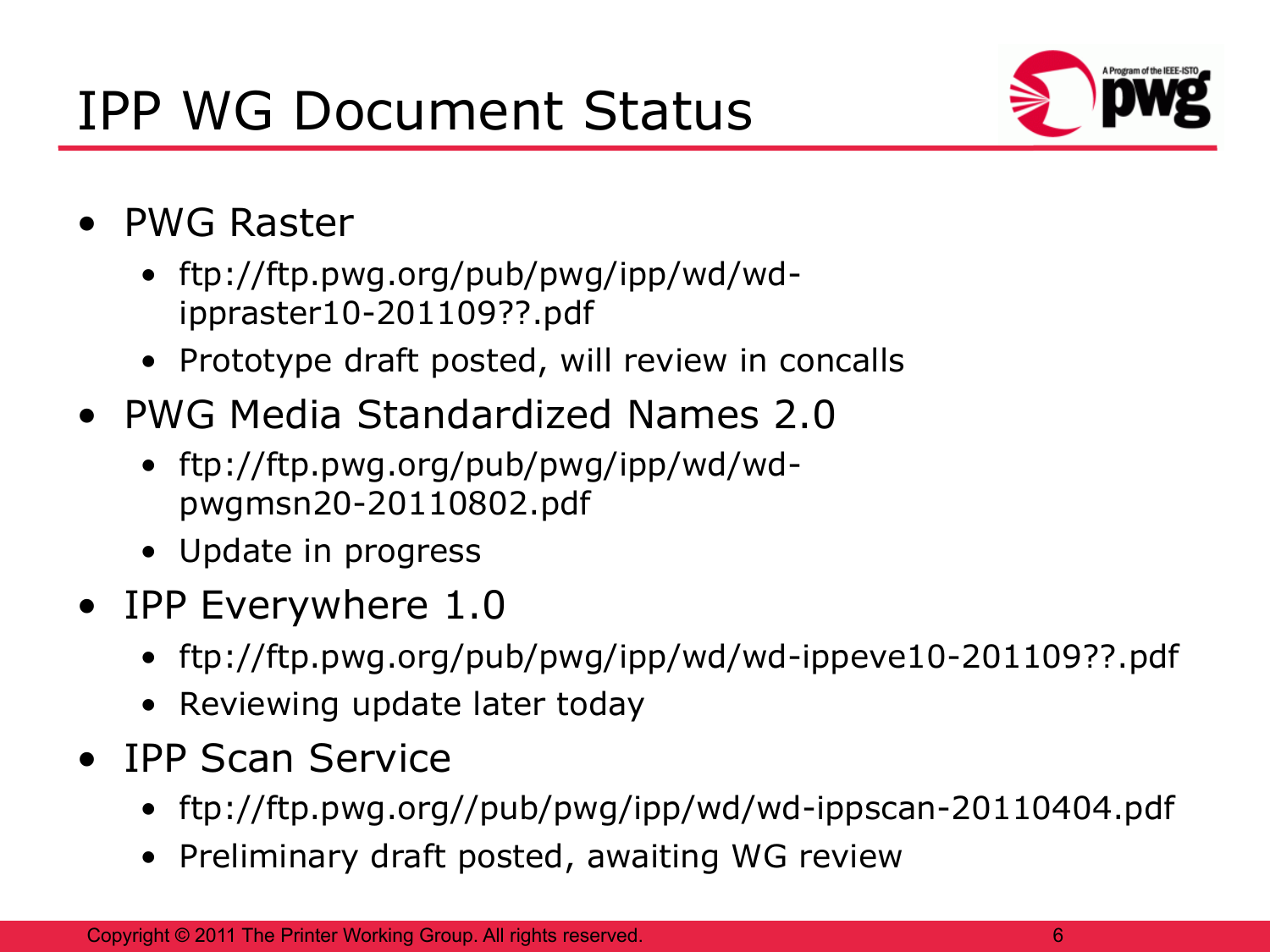

- IPP System Control Service
	- TBD
- IPP FaxIn Service
	- TBD
- IPP FaxOut Service
	- ftp://ftp.pwg.org/pub/pwg/ipp/wd/wdippfaxout10-201109??.pdf
	- Preliminary draft just posted based on approved SM FaxOut spec
- IPP Everywhere 2.0
	- TBD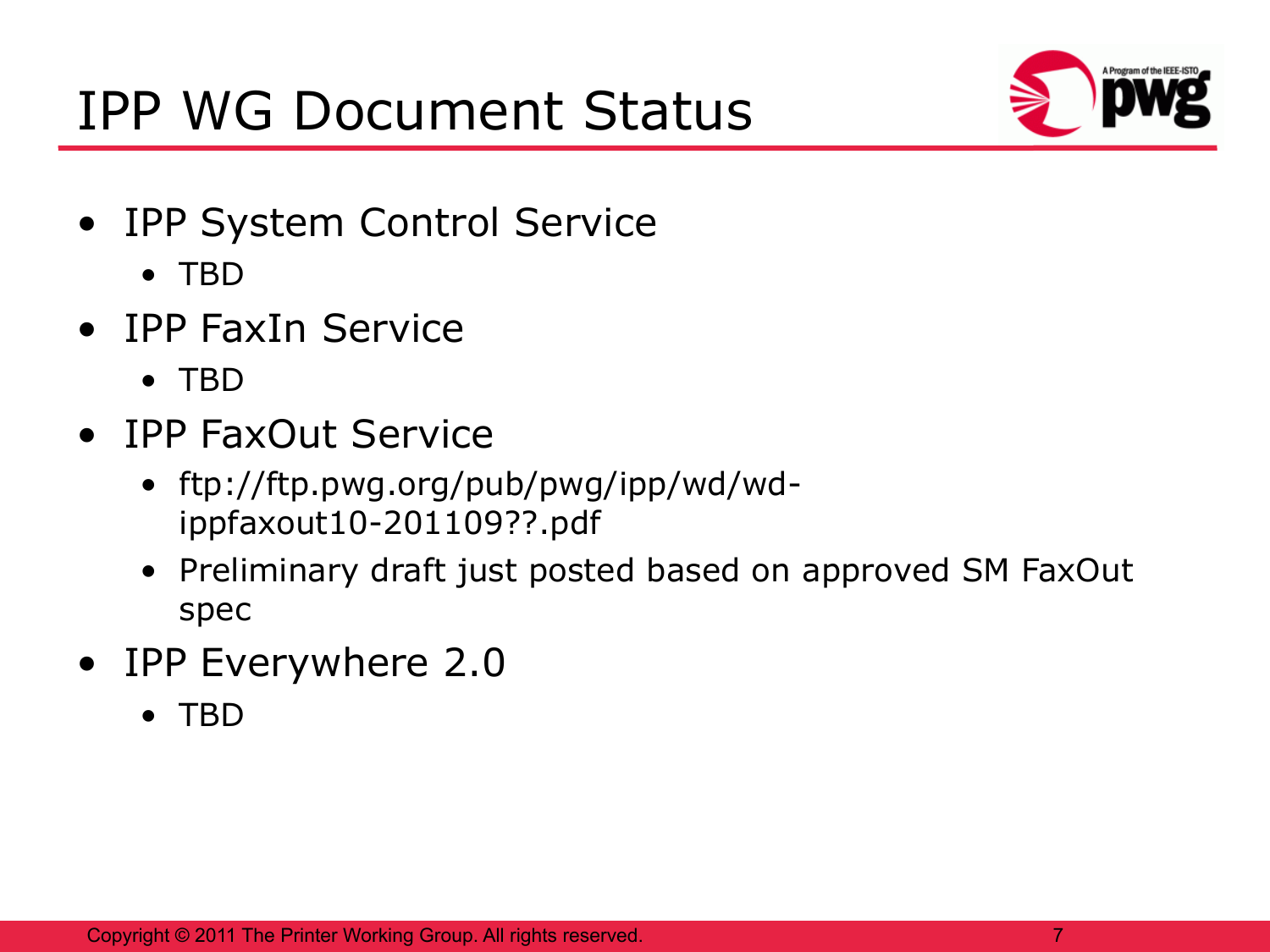

- Based on August 2011 F2F, the IPP/2.0 interoperability event will be virtual using the CUPS ipptool program and conformance test files
- Current release of ipptool covers:
	- All required operations and attributes for IPP/2.0
	- Partial coverage of operations and attributes for IPP/2.1
	- Basic testing for existence of IPP/2.2 operations and attributes
- Future update to include tests for undefined attribute and group tags, plus additions to IPP/2.1 and IPP/2.2 tests
- Test results to be sent to Mike Sweet [\(msweet@apple.com\)](mailto:msweet@apple.com) for presentation at December 2011 F2F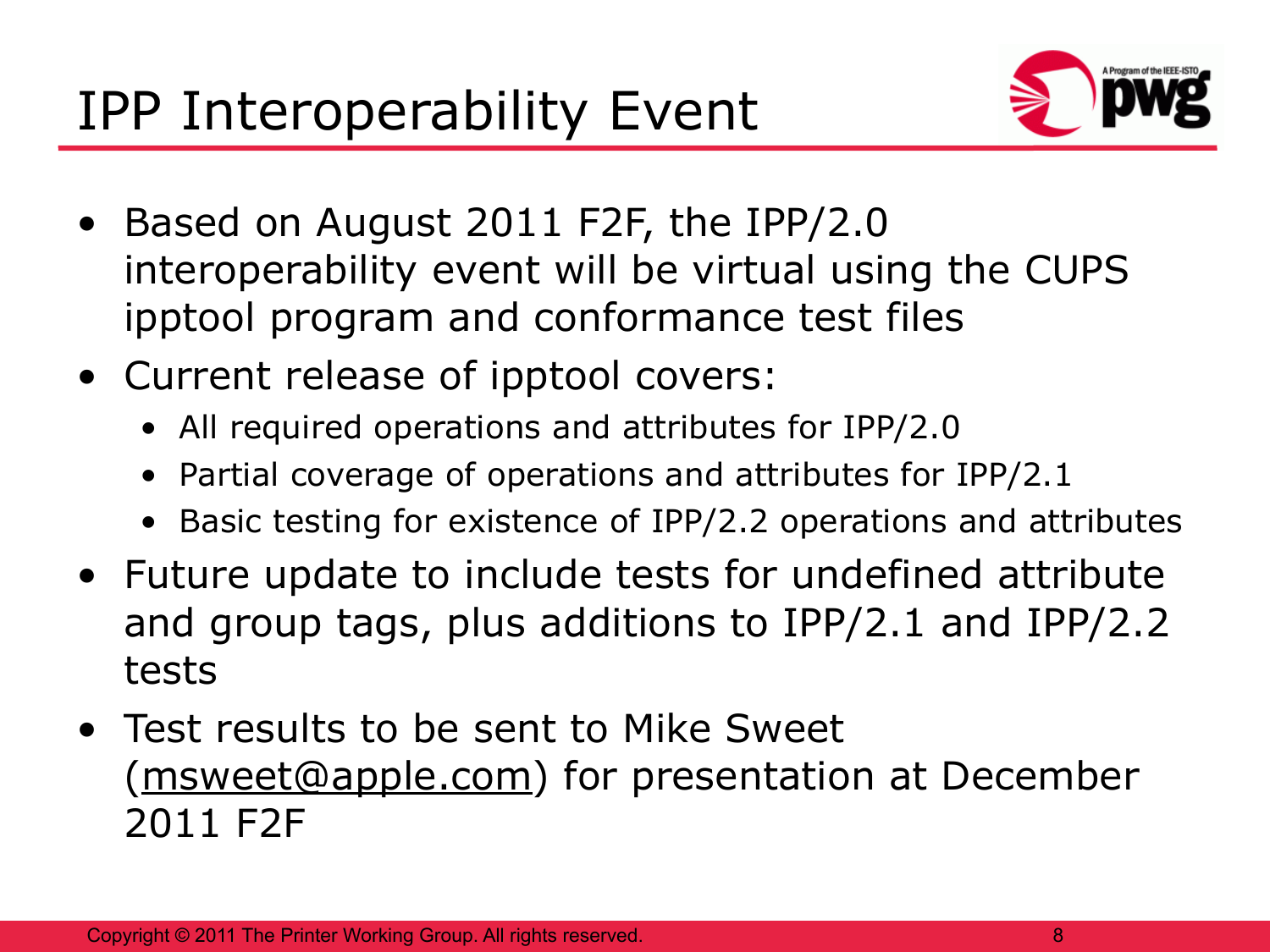

- <http://www.cups.org/software.php>
- Binaries available for Linux, Mac OS X, and Windows
- See the file "IPPTOOL.txt" for instructions on running the conformance tests
- Additional documentation in man-ipptool.html and man-ipptoolfile.html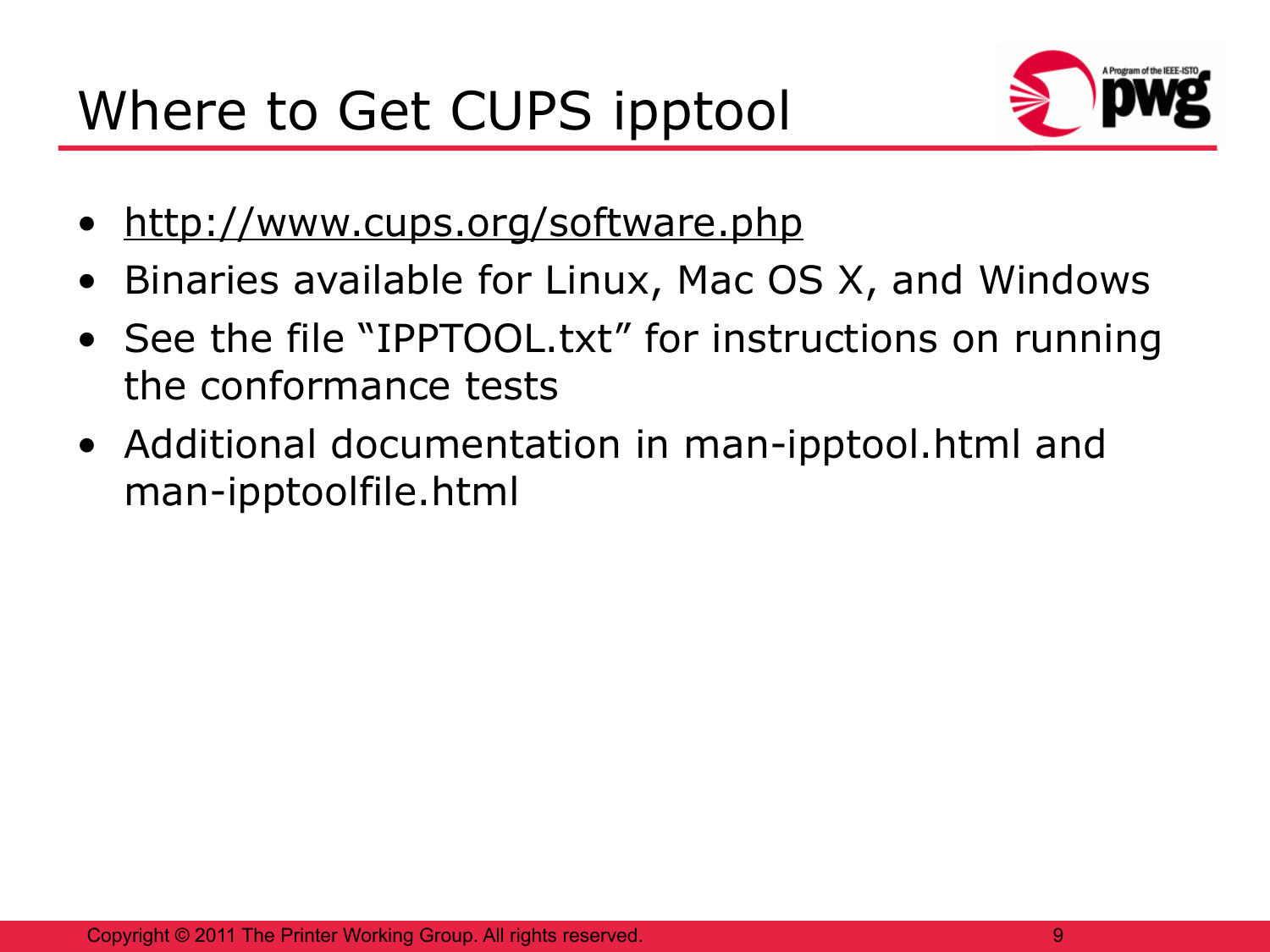

## IPP Interoperability Demo

### w/CUPS ipptool

Copyright © 2011 The Printer Working Group. All rights reserved.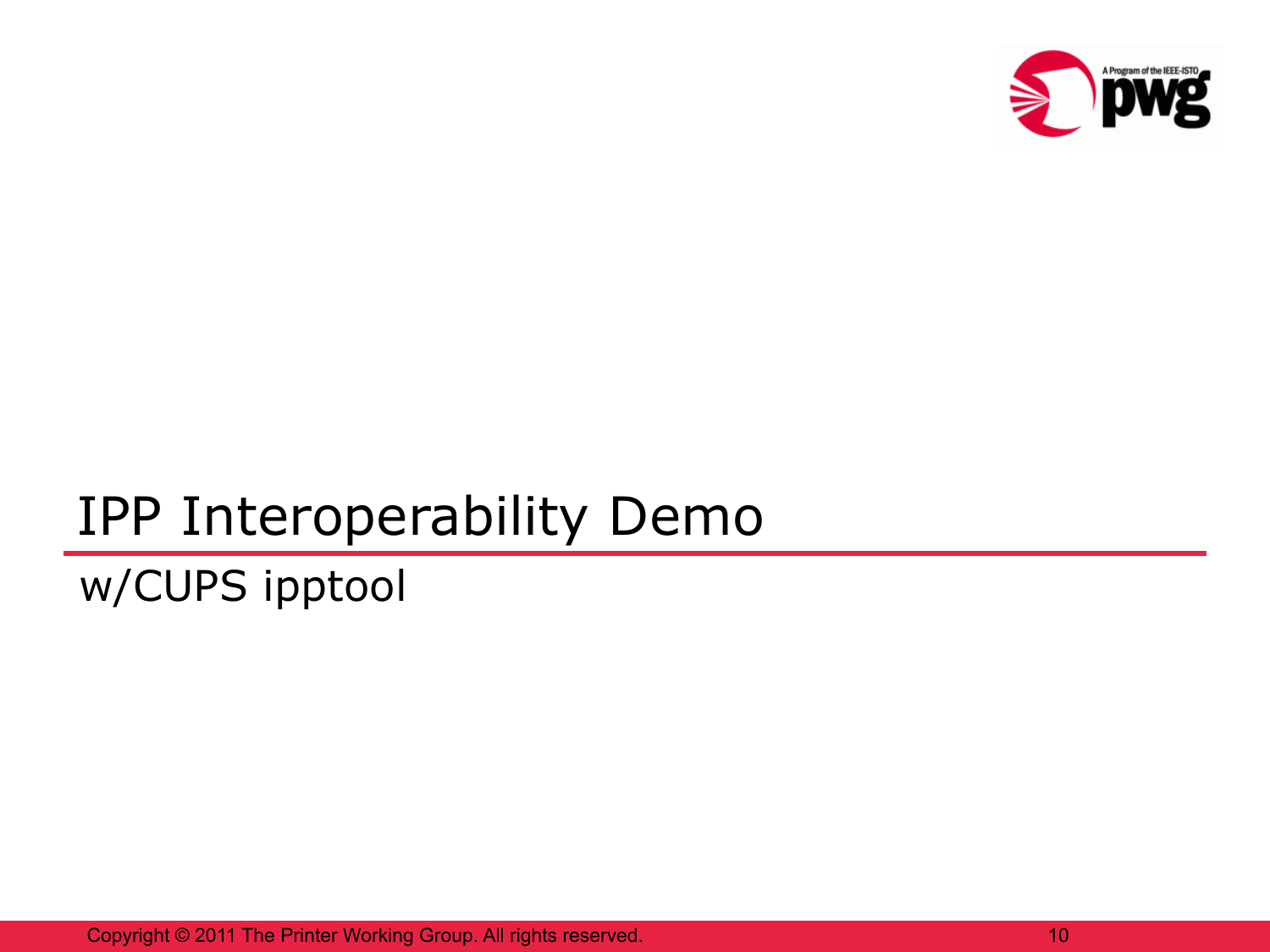MFD Alerts



- Current draft at:
	- ftp://ftp.pwg.org/pub/pwg/pmp/wd/wdpmpmfdalerts10-20110902.pdf
- Issues:
	- Add descriptions for the alert keywords? This is especially important for the security keywords, and all existing IPPdefined printer-state-reasons keywords have descriptions.
	- Do the security keywords belong here or in an IDS spec?
	- How do we document whether a keyword is a persistent condition (in printer-state-reasons) or a sporadic event (only expected in printer-alert), or do we care? (basically advice to client implementations on where to look)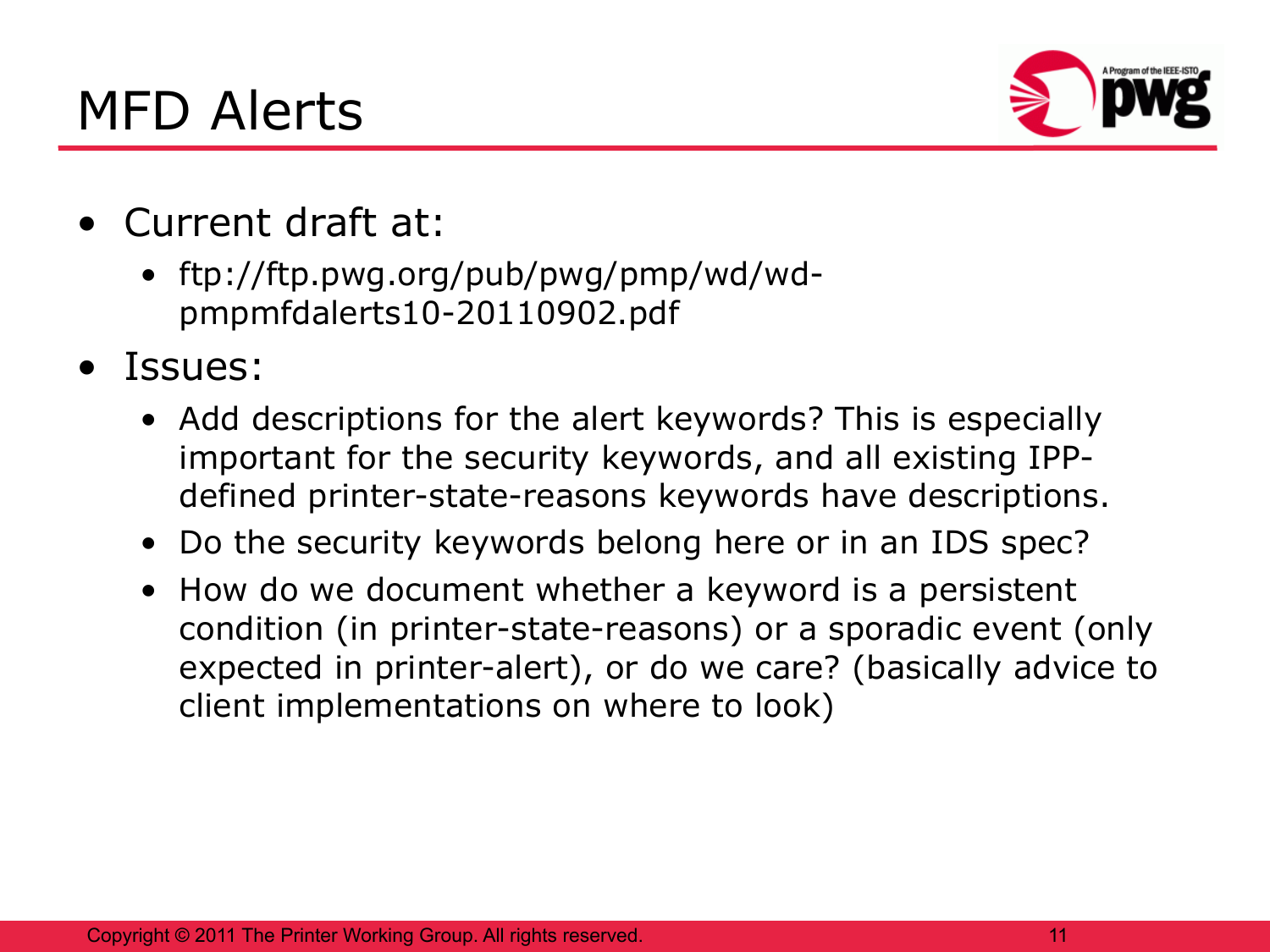# LDAP Schema for Printer **Services**



- Preliminary draft at:
	- ftp://ftp.pwg.org/pub/pwg/ipp/wd/draft-mcdonald-ldapprinter-services-00-201109??.txt
- For submission to IETF in the IPP Everywhere 2.0 timeframe?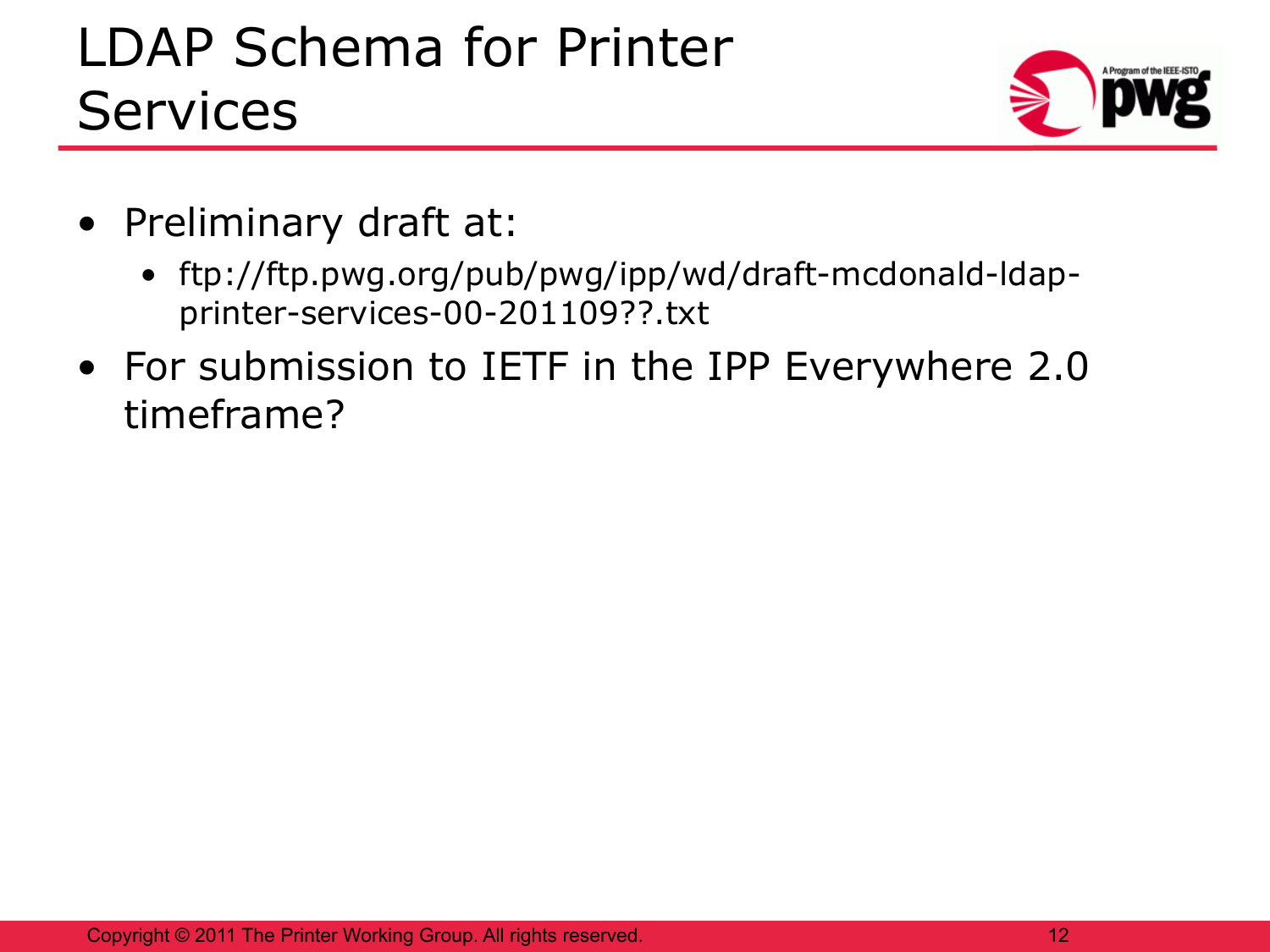# IPP Everywhere 1.0



- Current draft at:
	- ftp://ftp.pwg.org/pub/pwg/ipp/wd/wd-ippeve10-201109?? rev.pdf
- Abstract:
	- This standard defines a superset of IPP/2.0 to support network printing without vendor-specific driver software, including the transport (IPP/2.0), various discovery and directory service protocols, and standard document formats.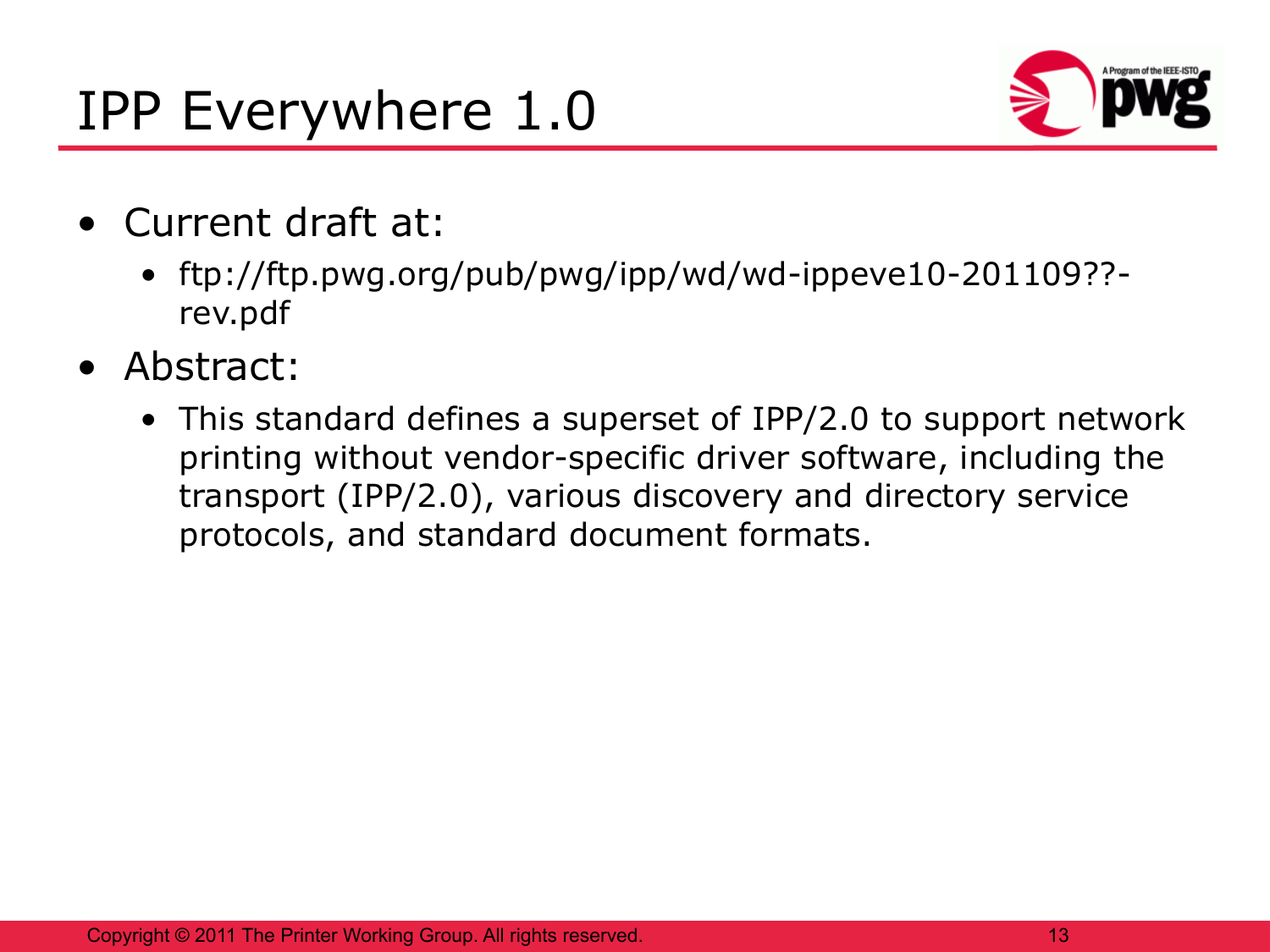

- IPP 2.0/2.1/2.2 Interoperability Testing
	- Virtual interoperability event through December 2011 F2F
- IPP Everywhere 1.0
	- Finish prototype draft specifications in Q4 2011/Q1 2012
	- Interoperability event for IPP Everywhere 1.0 in Q2 2012
- IPP Everywhere 2.0
	- Interim working drafts of IPP Scan Service and IPP FaxOut Service in Q4 2011/Q1 2012